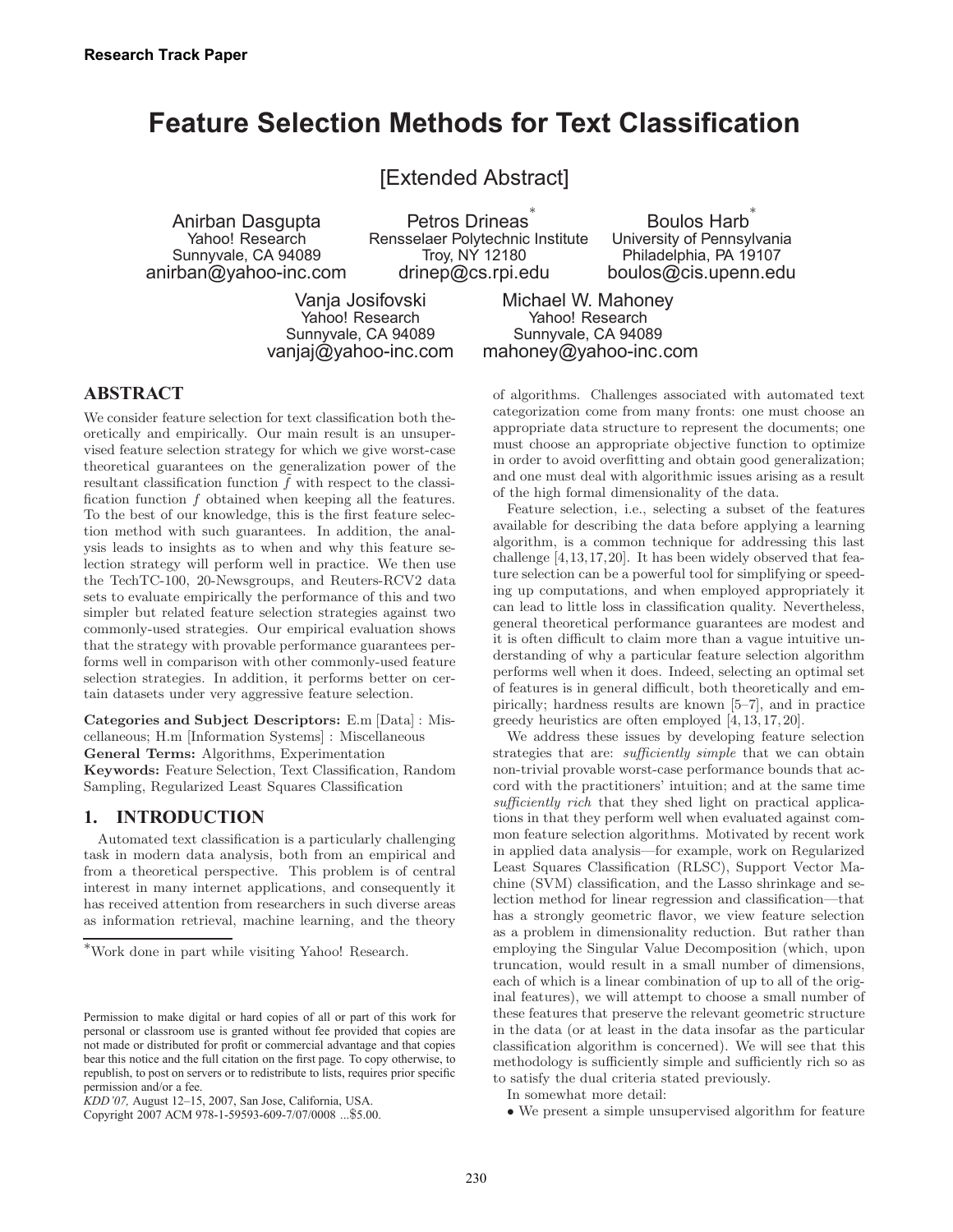selection and apply it to the RLSC problem. The algorithm assigns a univariate "score" or "importance" to every feature. It then randomly samples a small (independent of the total number of features, but dependent on the number of documents and an error parameter) number of features, and solves the classification problem induced on those features.

• We present a theorem which provides worst-case guarantees on the generalization power of the resultant classification function  $f$  with respect to that of  $f$  obtained by using all the features. To the best of our knowledge, this is the first feature selection method with such guarantees.

• We provide additive-error approximation guarantees for any query document and relative-error approximation guarantees for query documents that satisfy a somewhat stronger but reasonable condition with respect to the training document corpus. Thus, the proof of our main quality-of-approximation theorem provides an analytical basis for commonlyheld intuition about when such feature selection algorithms should and should not be expected to perform well.

• We provide an empirical evaluation of this algorithm on the TechTC-100, 20-Newsgroups, and Reuters-RCV2 datasets. In our evaluation, we use: the aforementioned univariate score function for which our main theorem holds—which, due to its construction, we will refer to as subspace sampling (SS); random sampling based on two other score functions that are simpler to compute—one based on weighted sampling (WS) and the other based on uniform sampling (US); as well as two common feature selection strategies— Information Gain (IG) and Document Frequency (DF) that have been shown to perform well empirically (but for which the worst case analysis we perform would be quite difficult).

• We show that our main SS algorithm performs similarly to IG and DF and also to WS (which has a similar flavor to DF). In certain cases, e.g., under very aggressive feature selection on certain datasets, our main SS algorithm does better than the other methods. In other less aggressive cases, when it does similarly to IG, DF, and WS, we show that the univariate score that our provable SS algorithm computes is more closely approximated by the score provided by WS than it is at more aggressive levels of feature selection.

### **2. BACKGROUND AND RELATED WORK**

### **2.1 Background**

Learning a classification function can be regarded as approximating a multivariate function from sparse data. This problem is ill-posed and is solved in classical regularization theory by finding a function  $f$  that simultaneously has small empirical error and small norm in a Reproducing Kernel Hilbert Space (RKHS). That is, if the data consist of  $d$  examples  $(z_1, y_1), \ldots, (z_d, y_d)$ , where  $z_i \in \mathbb{R}^d$  and  $y_i \in \{-1, +1\}$ , then one solves a Tikhonov regularization problem to find a function  $f$  that minimizes the functional:

$$
\min_{f \in \mathcal{H}} \sum_{i=1}^{d} V(y_i, f(z_i)) + \lambda ||f||_K^2, \tag{1}
$$

where  $V(.,.)$  is a loss function,  $||f||_K$  is a norm in a RKHS  $H$ defined by the positive definite function  $K, d$  is the number of data points, and  $\lambda$  is a regularization parameter [12, 34, 35]. Under general conditions [30], any  $f \in \mathcal{H}$  minimizing (1) admits a representation of the form:

$$
f(q) = \sum_{i=1}^{d} x_i K(q, z_i),
$$
 (2)

for some set of coefficients  $x_i, i = \{1, \ldots, d\}$ . Thus, the optimization problem (1) can be reduced to finding a set of coefficients  $x_i, i = \{1, \ldots, d\}$ . The theory of Vapnik then justifies the use of regularization functionals of the form appearing in (1) for learning from finite data sets [35].

If one chooses the square loss function,

$$
V(y, f(z)) = (y - f(z))^{2},
$$
\n(3)

then, by combining  $(3)$  with  $(1)$  and  $(2)$ , we obtain the following Regularized Least Squares Classification (RLSC) problem:

$$
\min_{x \in \mathbb{R}^d} ||Kx - y||_2^2 + \lambda x^T K x,\tag{4}
$$

where the  $d \times d$  kernel matrix K is defined over the finite training data set and y is a d-dimensional  $\{\pm 1\}$  class label vector [12, 26, 27].

As is standard, we will represent a document by an ndimensional feature vector and thus a corpus of d training documents (where, generally,  $n \gg d$ ) as an  $n \times d$  matrix A. Similarly, we will consider an identity mapping to the feature space, in which case the kernel may be expressed as  $K = A<sup>T</sup>A$ . If the Singular Value Decomposition (SVD) of A is  $A = U\Sigma V^T$ , then the solution and residual of (4) may be expressed as:

$$
x_{\text{OPT}} = V(\Sigma^2 + \lambda I)^{-1}V^T y. \tag{5}
$$

The vector  $x_{\text{OPT}}$  characterizes a classification function of the form (2) that generalizes well to new data. Thus, if  $q \in \mathbb{R}^n$ is a new test or query document, then from (2) it follows that our binary classification function is:

$$
f(q) = x_{\text{opt}}^T A^T q. \tag{6}
$$

That is, given a new document  $q$  that we wish to classify, if  $f(q) > 0$  then q is classified as belonging to the class in question, and not otherwise.

#### **2.2 Related Work**

Feature selection is a large area. For excellent reviews, see [4, 13, 17, 20]. Papers more relevant to the techniques we employ include [14, 18, 24, 37, 39] and also [19, 22, 31, 36, 38, 40, 42]. Of particular interest for us will be the Information Gain (IG) and Document Frequency (DF) feature selection methods [39]. Hardness results have been described in [5–7].

RLSC has a long history and has been used for text classification: see, e.g., Zhang and Peng [41], Poggio and Smale [25], Rifkin, et. al. [27], Fung and Mangasarian (who call the procedure a Proximal Support Vector Machine) [15], Agarwal [3], Zhang and Oles [42], and Suykens and Vandewalle (who call the procedure a Least Squares Support Vector Machine) [33]. In particular, RLSC performs comparable to the popular Support Vector Machines (SVMs) for text categorization [15, 27, 33, 42]. Since it can be solved with vector space operations, RLSC is conceptually and theoretically simpler than SVMs, which require convex optimization techniques. In practice, however, RLSC is often slower, in particular for problems where the mapping to the feature space is not the identity (which are less common in text categorization applications). For a nice overview, see [26, 27].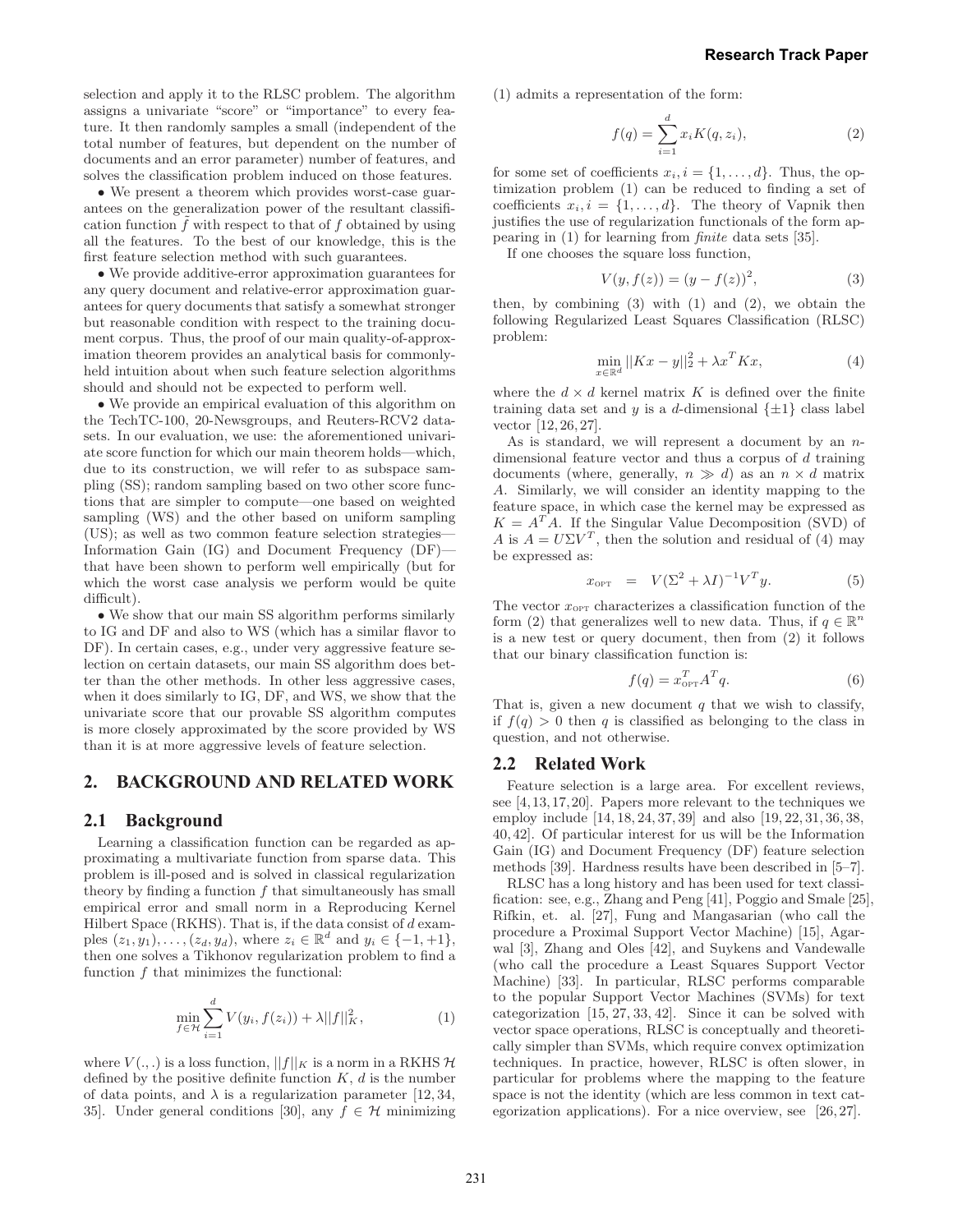#### **Research Track Paper**

We note in passing that if a hinge loss function is used instead of the square loss function of (3), i.e., if we set  $V(f(x), y) = (1 - yf(x))_{+}$ , where  $(\xi)_{+} = \max(\xi, 0)$ , the classical SVM problem follows from (1). The proof of our main theorem will make use of matrix perturbation theory and the robustness of singular subspaces to the sampling implicit in our feature selection procedure; see [8, 11] and also [32]. We expect that our methodology will extend to SVM classification if one can prove analogous robustness results for the relevant convex sets in the SVM optimization.

### **3. OUR MAIN ALGORITHM**

In this section, we describe our main sampling algorithm for feature selection and classification. Recall that we have a corpus of  $d$  training documents, each of which is described by  $n \gg d$  features. Our main goal is to choose a small number r of features, where  $d \lesssim r \ll n$ , such that, by using only those  $r$  features, we can obtain good classification quality, both in theory and in practice, when compared to using the full set of  $n$  features. In particular, we would like to solve exactly or approximately a RLSC problem of the form (4) to get a vector to classify successfully a new document according to a classification function of the form (6).

In Figure 1, we present our main algorithm for performing feature selection, the SRLS ALGORITHM. The algorithm takes as input the  $n \times d$  term-document (or featuredocument) matrix A, a vector  $y \in \mathbb{R}^d$  of document labels where  $\text{sign}(y_j)$  labels the class of document  $A^{(j)}$  (where  $A^{(j)}$ ) denotes the  $j^{th}$  column of the matrix A and  $A_{(i)}$  denotes the  $i^{th}$  row of A), and a query document  $q \in \mathbb{R}^n$ . It also takes as input a regularization parameter  $\lambda \in \mathbb{R}^+$ , a probability distribution  $\{p_i\}_{i=1}^n$  over the features, and a positive integer  $r$ . The algorithm first randomly samples roughly  $r$  features according to the input probability distribution. Let  $\vec{A}$  be the matrix whose rows consist of the chosen feature vectors, rescaled appropriately, and let  $\tilde{q}$  be the vector consisting of the corresponding elements of the input query document  $q$ , rescaled in the same manner. Then, if we define the  $d \times d$ matrix  $\tilde{K} = \tilde{A}^T \tilde{A}$  as our approximate kernel, the algorithm next solves the following RLSC problem:

$$
\min_{x \in \mathbb{R}^d} \left\| \tilde{K} x - y \right\|_2^2 + \lambda x^T \tilde{K} x,\tag{7}
$$

thereby obtaining an optimal vector  $\tilde{x}_{\text{OPT}}$ . Finally, the algorithm classifies the query  $q$  by computing,

$$
\tilde{f} = f(\tilde{q}) = \tilde{q}^T \tilde{A} \tilde{x}_{\text{OPT}}.
$$
\n(8)

If  $\tilde{f} \geq 0$ , then q is labeled 'positive'; and otherwise, q is labeled 'negative'. Our main theorem (in the next section) will give sufficient conditions on  $\{p_i\}_{i=1}^n$  and r (as a function of A and  $\lambda$ ) for relating the value of  $\tilde{q}^T \tilde{A} \tilde{x}_{\text{OPT}}$  to the value of  $q^T A x_{\text{OPT}}$  from (6) obtained by considering all n features.

An important aspect of our algorithm is the probability distribution  $\{p_i\}_{i=1}^n$  input to the algorithm. One could perform random sampling with respect to any probability distribution. (Indeed, uniform sampling has often been presented as a "straw man" for other methods to beat.) On the other hand, as we show in Sections 4 and 6, more intelligent sampling can lead to improved classification performance, both theoretically and empirically. Also, note that rather than using the probability distribution  $\{p_i\}_{i=1}^n$  over the features directly in  $r$  i.i.d. sampling trials (which might lead to the same feature being chosen multiple times), the SRLS

**Input:**  $A \in \mathbb{R}^{n \times d}$ ;  $y \in \mathbb{R}^d$ ;  $q \in \mathbb{R}^n$ ;  $\lambda \in \mathbb{R}^+$ ;  $\{p_i \in [0, 1]$ :  $i \in [n], p_i \ge 0, \sum_i p_i = 1$ , and a positive integer  $r \le n$ . **Output:** A solution vector  $\tilde{x}_{\text{OPT}} \in \mathbb{R}^d$ ; a residual  $\tilde{\mathcal{Z}} \in \mathbb{R}$ ; and a classification  $\tilde{f}$ . for  $i = 1, \ldots, n$  do Pick *i* with probability  $\tilde{p}_i = \min\{1, rp_i\};$ if  $i$  is picked then Include  $A_{(i)}/\sqrt{\tilde{p}_i}$  as a row of  $\tilde{A}$ ; Include  $q_i/\sqrt{\tilde{p}_i}$  as the corresponding element of  $\tilde{q}$ ; end Set  $\tilde{K} = \tilde{A}^T \tilde{A}$ ; Solve  $\tilde{x}_{\text{OPT}} = \arg \min_{x \in \mathbb{R}^d} ||\tilde{K}x - y||_2^2$  $x^2 + \lambda x^T \tilde{K} x;$ Set  $\tilde{\mathcal{Z}} = \left\| \tilde{K} \tilde{x}_{\text{OPT}} - y \right\|_2^2$  $\frac{2}{2}+\lambda \tilde{x}_{\text{{\tiny{OPT}}}}^T\tilde{K}\tilde{x}_{\text{{\tiny{OPT}}}};$ Compute  $\tilde{f} = f(\tilde{q}) = \tilde{q}^T \tilde{A} \tilde{x}_{\text{OPT}}$ .

Figure 1: SRLS Algorithm: our main algorithm for Sampling for Regularized Least Squares classification.

ALGORITHM computes, for every  $i \in \{1, \ldots, n\}$ , a probability  $\tilde{p}_i = \min\{1, rp_i\} \in [0, 1]$ , and then the  $i^{\text{th}}$  row of A is chosen with probability  $\tilde{p}_i$ . Thus, r actually specifies an upper bound on the expected number of chosen rows of A: if  $X_i$  is a random variables that indicates whether the  $i^{th}$ row is chosen, then the expected number of chosen rows is  $r' = \mathbf{E} \left[ \sum_i X_i \right] = \sum_i \min\{1, rp_i\} \leq r \sum_i p_i = r.$ 

### **4. OUR MAIN THEOREMS**

In this section, we provide our main quality-of-approximation theorems for the SRLS ALGORITHM. In these theorems, we will measure the quality of the classification by comparing the classification obtained from (6) using the output of an exact RLSC computation with the classification obtained from (8) using the output of the SRLS Algo-RITHM, which operates on a much smaller set of features. The proof of these two theorems will be in Section 5.

Before stating these results, we review notation. Recall that: A is an  $n \times d$  full-rank matrix, whose d columns correspond to  $d$  objects represented in an  $n$ -dimensional feature space;  $y$  is a  $d$ -dimensional class-indicator vector, i.e., the  $i<sup>th</sup>$  entry of y denotes the class membership of the  $i<sup>th</sup>$  object;  $\lambda \geq 0$  is a regularization parameter. If we denote the SVD of A as  $A = U\Sigma V^T$ , then: U is the  $n \times d$  matrix whose columns consist of the left singular vectors of A;  $\sigma_{\text{max}}$  and  $\sigma_{\min}$  denote the largest and smallest, respectively, singular values of A;  $\kappa_A = \sigma_{\text{max}}/\sigma_{\text{min}}$  is the condition number of A; and we will denote by  $U^{\perp}$  any  $n \times (n - d)$  orthogonal matrix whose columns span the subspace perpendicular to that spanned by the columns of  $U$ . In this case, a query document  $q \in \mathbb{R}^n$  may be expressed as:

$$
q = A\alpha + U^{\perp}\beta ,
$$

for some vectors  $\alpha \in \mathbb{R}^d$  and  $\beta \in \mathbb{R}^{n-d}$ . (Note that the "scale" of  $\beta$  is different from that of  $\alpha$ , which for simplicity we have defined to account for the singular value information in A; this will manifest itself in the coefficients in the expressions of our main results.) Of course, A,  $\tilde{q}$ ,  $\tilde{x}_{\text{OPT}}$  are defined in the SRLS ALGORITHM of Figure 1, and  $x_{\text{OPT}}$  is an optimum of  $(4)$ , as defined in  $(5)$ .

Our first theorem establishes that if we randomly sam-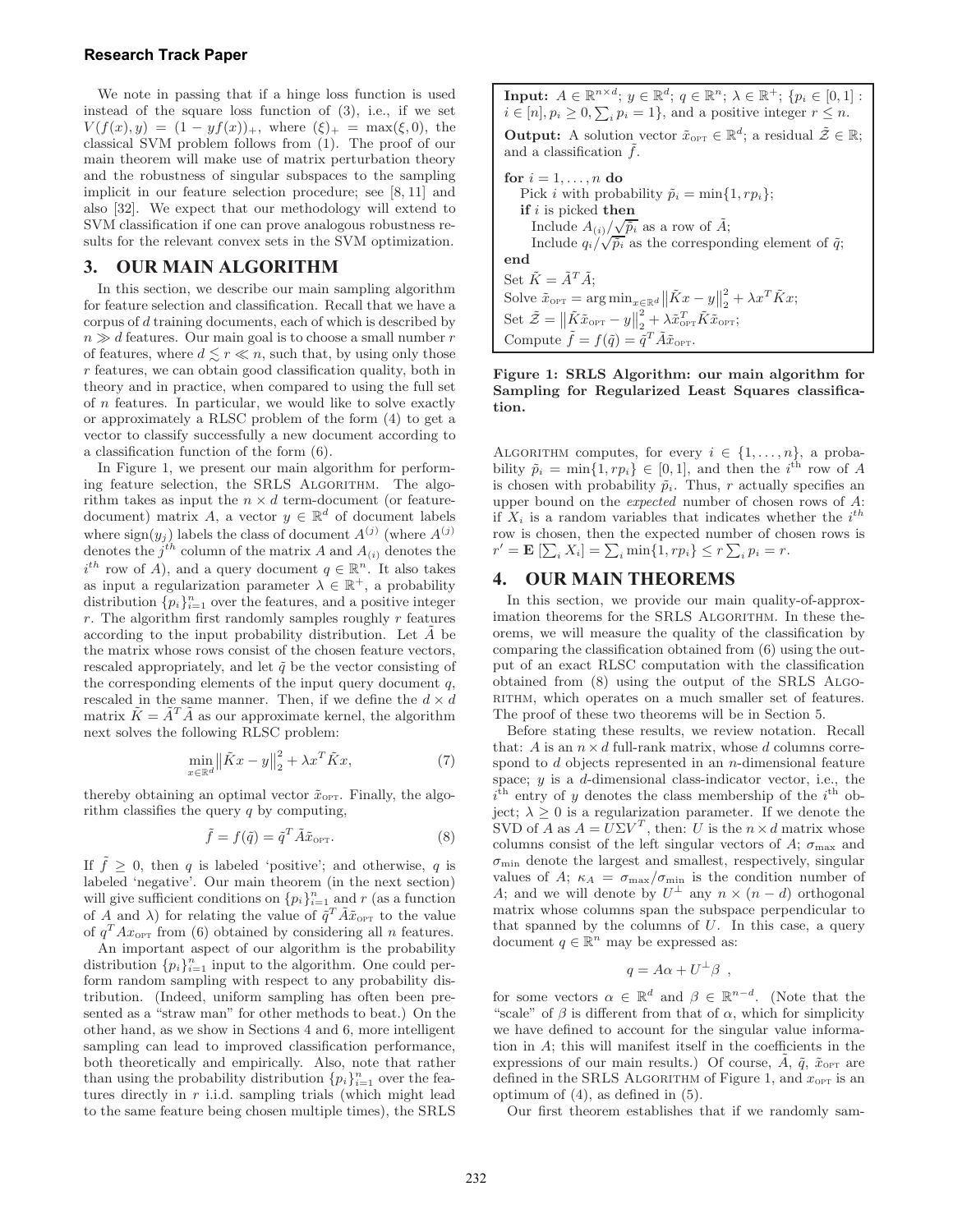ple roughly  $\tilde{O}(d/\epsilon^2)$  features according to a carefully chosen probability distribution of the form

$$
p_i = \frac{\|U_{(i)}\|_2^2}{d} , \quad \forall i \in 1...n,
$$
 (9)

i.e., proportional to the square of the Euclidean norms of the rows of the left singular vectors of the  $(n \times d$  with  $n \gg$ d) matrix A, then we have an additive-error approximation bound for any query vector  $q$ . (We will use the common  $\overline{O}$ notation to hide factors that are polylogarithmic in d and  $\epsilon$ for ease of exposition.)

THEOREM 1. Let  $\epsilon \in (0, 1/2]$  be an accuracy parameter. If the SRLS ALGORITHM (of Figure 1) is run with  $r\,=\,\tilde{O}\left({d}/{\epsilon^2}\right)\,$  and with sampling probabilities of the form (9), then, with probability at least 0.98:

• If 
$$
\lambda = 0
$$
, then  
\n
$$
\left| \tilde{q}^T \tilde{A} \tilde{x}_{\text{OPT}} - q^T A x_{\text{OPT}} \right| \leq \frac{\epsilon \kappa_A}{\sigma_{\text{max}}} ||\beta||_2 ||y||_2.
$$

• If  $\lambda > 0$ , then

$$
\left| \tilde{q}^T \tilde{A} \tilde{x}_{\text{OPT}} - q^T A x_{\text{OPT}} \right|
$$
  
\$\leq 2\epsilon \kappa\_A ||\alpha||\_2 ||y||\_2 + \frac{2\epsilon \kappa\_A}{\sigma\_{\text{max}}} ||\beta||\_2 ||y||\_2\$. (10)

Note that (except for the trivial case where  $\lambda = 0$ ), our theorem provides no guideline for the choice of  $\lambda$ . The second bound holds regardless of the choice of  $\lambda$ , which we will see is conveniently eliminated in the proof.

Note that the error bounds provided by Theorem 1 for the classification accuracy of our feature selection algorithm depend on: the condition number of A—this is a very common dependency in least squares problems; the amount of the query vector  $q$  that is "novel" with respect to the training set documents— $\|\beta\|_2$  measures how much of q lies outside the subspace spanned by the training set documents; as well as the alignment of the class membership vector  $y$ with the part of the query document  $q$  that lies in the subspace spanned by the columns of A. In particular, notice, for example, that if  $\beta = 0$ , namely if there is no "novel" component in the query vector  $q$  (equivalently, if  $q$  may be expressed as a linear combination of the documents that we have already seen without any information loss), then the error becomes exactly zero if  $\lambda = 0$ . If  $\lambda > 0$  and  $\beta = 0$ , then the second term in (10) is zero.

One important question is whether one can achieve relative error guarantees. We are particularly interested in the case where  $\beta = 0$  (the query vector has no new components), and  $\lambda > 0$ . The following theorem states that under additional assumptions we get such relative error guarantees. In particular, we need to make an assumption about how the query vector  $q$  interacts with the class discrimination vector  $y$ , so that we can replace the product of norms with the norm of products.

THEOREM 2. Let  $\epsilon \in (0, 1/2]$  be an accuracy parameter, and let  $\lambda > 0$ . Assume that the query document q lies entirely in the subspace spanned by the d training documents (the columns of A), and that the two vectors  $V^T y$ and  $(I + \lambda \Sigma^{-2})^{-1} V^T \alpha$  are "close" (i.e., almost parallel or

anti-parallel) to each other, in the sense that

$$
\left\| \left(I + \lambda \Sigma^{-2} \right)^{-1} V^T \alpha \right\|_2 \left\| V^T y \right\|_2
$$
  
\$\leq \gamma \left\| \left( \left(I + \lambda \Sigma^{-2} \right)^{-1} V^T \alpha \right)^T V^T y \right\|\_2 = \gamma \left| q^T A x\_{\text{OPT}} \right|\$,

for some small constant  $\gamma$ . If the SRLS ALGORITHM (of Figure 1) is run with  $r = \tilde{O}(d/\epsilon^2)$  and with sampling probabilities of the form  $(9)$ , then, with probability at least 0.98,

$$
\left| \tilde{q}^T \tilde{A} \tilde{x}_{\text{OPT}} - q^T A x_{\text{OPT}} \right| \leq 2\epsilon \gamma \kappa_A \left| q^T A x_{\text{OPT}} \right|.
$$

Recall that the vector  $\alpha$  contains the coefficients in the expression of q as a linear combination of the columns of A; hence, the assumption of Theorem 2 is related to the assumption that  $\alpha$  is "close" to the classification vector y. (Notice that V is a full rotation, and  $(I + \lambda \Sigma^{-2})^{-1}$  essentially discounts the smaller singular values of A.) Thus, Theorem 2 quantifies the intuition that query vectors that are clearly correlated with the class discrimination axis will have smaller classification error. On the other hand, Theorem 1 indicates that ambiguous query vectors (i.e., vectors that are nearly perpendicular to the class indicator vector) will have higher classification errors after sampling since such vectors depend on almost all their features for accurate classification.

### **5. PROOF OF OUR MAIN THEOREMS**

#### **5.1 The sampling matrix formalism**

For notational convenience in the proofs in this section, we define an  $n \times n$  diagonal sampling matrix S. The diagonal entries of this matrix are determined by "coin flips" of the SRLS ALGORITHM. In particular, for all  $i = 1, \ldots, n$ ,  $S_{ii} =$  $1/\tilde{p}_i$  with probability  $\tilde{p}_i = \min\{1, rp_i\}$ ; otherwise,  $S_{ii} = 0$ . Here, the  $p_i$  are defined in (9). Intuitively, the non-zero entries on the diagonal of S correspond to the rows of A that the algorithm selects.

#### **5.2 Matrix perturbation results**

Our proof will rely on the following three lemmas from matrix perturbation theory.

LEMMA 3. For any matrix  $E$  such that  $I+E$  is invertible,  $(I + E)^{-1} = I + \sum_{i=1}^{\infty} (-E)^i$ .

LEMMA 4. Let X and  $\tilde{X} = X + E$  be invertible matrices. Then  $\tilde{X}^{-1} - X^{-1} = -X^{-1} E \tilde{X}^{-1}$ .

For a proof, see Stewart and Sun [32], pp. 118.

LEMMA 5. Let  $D$  and  $X$  be matrices such that the product DXD is a symmetric positive definite matrix with  $X_{ii} = 1$ . Let the product DED be a perturbation such that

$$
||E||_2 = \eta < \lambda_{\min}(X).
$$

Here  $\lambda_{\min}(X)$  corresponds to the smallest eigenvalue of X. Let  $\lambda_i$  be the *i*-th eigenvalue of DXD and let  $\tilde{\lambda}_i$  be the *i*-th eigenvalue of  $D(X + E)D$ . Then,

$$
\left|\frac{\lambda_i - \tilde{\lambda}_i}{\lambda_i}\right| \le \frac{\eta}{\lambda_{\min}(X)}.\tag{11}
$$

For a proof, see Demmel and Veselić [10].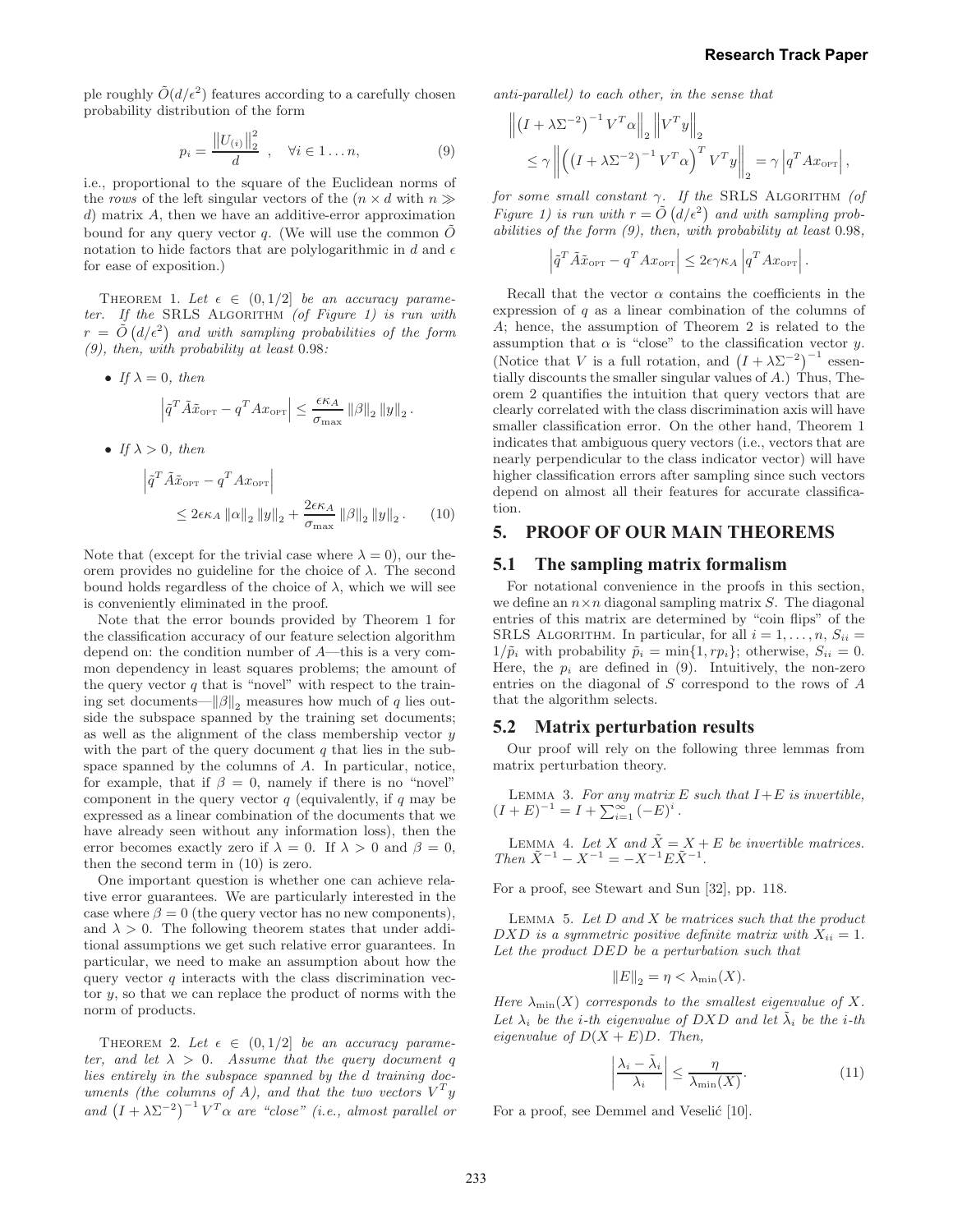#### **Research Track Paper**

### **5.3 Invertibility of matrices**

Let  $A = U\Sigma V^T$  be the SVD of A. Define,

$$
\Delta = \Sigma U^T S U \Sigma = \Sigma (I + E) \Sigma . \qquad (12)
$$

Here E denotes how far away  $U^T S U$  is from the identity. We will apply Lemma 5 on the matrix product  $\Sigma U^T U \Sigma$ , which is symmetric positive definite. (Notice that the matrix D of the lemma is  $\Sigma$  and the matrix X of the lemma is  $U<sup>T</sup>U = I$ , thus  $X_{ii} = 1$  for all *i*.) Towards that end, we need to bound the spectral norm of  $E$ , which has been provided by Rudelson and Vershynin in [28].

LEMMA 6. Let  $\epsilon \in (0, 1/2]$ . Let  $\tilde{p}_i = min\{1, rp_i\}$ , let  $p_i$ be as in (9), and let  $r = \tilde{O}(d/\epsilon^2)$ . Then, with probability at least 0.99,

$$
||E||_2 = ||I - U^T SU||_2 = ||U^T U - U^T SU|| \le \epsilon < 1.
$$

We can now immediately apply Lemma 5, since the spectral norm of the perturbation is strictly less than one, which is the smallest eigenvalue of  $U^T U = I$ . Since  $\Delta$  is symmetric positive definite, the *i*-th eigenvalue of  $\Delta$  is equal to the *i*-th singular value of  $\Delta$ ; also, the *i*-th eigenvalue of  $\Sigma U^T U \Sigma$  is equal to  $\sigma_i^2$ , where  $\sigma_i = \sum_{ii}$ . Thus Lemma 5 implies

LEMMA 7. Let  $\delta_i$  be the singular values of  $\Delta$ . Then, with probability at least 0.99,

$$
\left| \delta_i - \sigma_i^2 \right| \leq \epsilon \sigma_i^2 \tag{13}
$$

for all  $i = 1 \ldots d$ .

The following lemma is the main result of this section and states that all the matrices of interest are invertible.

LEMMA 8. Using the above notation:  $\Sigma^2$  is invertible;  $\Sigma^2 + \lambda I$  is invertible for any  $\lambda \geq 0$ ;  $\Delta$  is invertible with probability at least 0.99;  $\Delta + \lambda I$  is invertible for any  $\lambda \geq 0$ with probability at least 0.99; and  $I + E$  is invertible with probability at least 0.99.

Proof. The first two statements follow trivially from the fact that A is full-rank. The third statement follows from Lemma 7 and the fourth statement follows by an analogous argument (omitted). The last statement follows from the fact that the spectral norm of E is at most  $\epsilon$ , hence the singular values of  $I + E$  are between  $1 - \epsilon$  and  $1 + \epsilon$ .

### **5.4** The classification error of  $\tilde{q}^T \tilde{A} \tilde{x}_{\text{OPT}}$

In this subsection, we will bound the difference between  $q^T A x_{\text{OPT}}$  and  $\tilde{q}^T \tilde{A} \tilde{x}_{\text{OPT}}$ . This bound provides a margin of error for the generalization power of  $\tilde{A}x_{\text{OPT}}$  in classifying an arbitrary new document q with respect to the generalization power of  $q^T A x_{\text{OPT}}$ . The following lemma provides a nice expression for  $\tilde{x}_{\text{OPT}}$ .

Lemma 9. With probability at least 0.99,

$$
\tilde{x}_{\text{OPT}} = V(\Delta + \lambda I)^{-1} V^T y \enspace .
$$

Sketch of the proof. Writing down the normal equations for the sampled problem, and using the orthogonality of V and the invertibility of  $\Delta + \lambda I$  and  $\Delta$  provides the formula for  $\tilde{x}_{\text{OPT}}$ .

We now expand  $q$  into two parts: the part that lies in the subspace spanned by the columns of A and the part that lies in the perpendicular subspace, i.e., in the span of  $U^{\perp}$ :

$$
q = A\alpha + U^{\perp}\beta \tag{14}
$$

Using  $A = U\Sigma V^T$  and substituting  $x_{\text{OPT}}$  from (5), we get

$$
q^T A x_{\text{OPT}} = \alpha^T A^T A x_{\text{OPT}} + \beta^T U^{\perp T} (U \Sigma V^T) x_{\text{OPT}}
$$
  
=  $\alpha^T V \Sigma^2 (\Sigma^2 + \lambda I)^{-1} V^T y$  (15)  
=  $\alpha^T V (I + \lambda \Sigma^{-2})^{-1} V^T y$ . (16)

In the above we used the fact that  $U^{\perp T}U = 0$  and the invertibility of  $\Sigma^2$  and  $\Sigma^2 + \lambda I$ . We now focus on  $\tilde{q}^T \tilde{A} \tilde{x}_{\text{OPT}}$ , which may be rewritten (using our sampling matrix formalism from Section 5.1) as  $q^T SA\tilde{x}_{\text{OPT}}$ .

$$
\left| q^T A x_{\text{OPT}} - \tilde{q}^T \tilde{A} \tilde{x}_{\text{OPT}} \right| = \left| q^T A x_{\text{OPT}} - q^T S A \tilde{x}_{\text{OPT}} \right|
$$
  

$$
\leq \left| q^T A x_{\text{OPT}} - \alpha^T A^T S A \tilde{x}_{\text{OPT}} \right| \quad (17)
$$

$$
+ \left| \beta^T U^{\perp T} S A \tilde{x}_{\text{OPT}} \right| . \quad (18)
$$

We will bound (17) and (18) separately. Using the formula for  $\tilde{x}_{\text{OPT}}$  from Lemma 9 and  $\Delta = \Sigma U^T S U \Sigma = \Sigma (I + E) \Sigma$ we get

$$
\alpha^T A^T S A \tilde{x}_{\text{OPT}} = \alpha^T V \Delta V^T \tilde{x}_{\text{OPT}}
$$
  
=  $\alpha^T V \Delta (\Delta + \lambda I)^{-1} V^T y$   
=  $\alpha^T V (I + \lambda \Delta^{-1})^{-1} V^T y$   
=  $\alpha^T V (I + \lambda \Sigma^{-1} (I + E)^{-1} \Sigma^{-1})^{-1} V^T y$   
=  $\alpha^T V (I + \lambda \Sigma^{-2} + \lambda \Sigma^{-1} \Phi \Sigma^{-1})^{-1} V^T y$ .

To understand the last derivation notice that, from Lemma 3,  $(I + E)^{-1} = I + \Phi$ , where  $\Phi = \sum_{i=1}^{\infty} (-E)^i$ . We now bound the spectral norm of  $\Phi$ .

$$
\|\Phi\|_{2} = \left\|\sum_{i=1}^{\infty} (-E)^{i}\right\|_{2} \le \sum_{i=1}^{\infty} \|E\|_{2}^{i} \le \sum_{i=1}^{\infty} \epsilon^{i} = \frac{\epsilon}{1 - \epsilon} \quad , \quad (19)
$$

using Lemma 6 and the fact that  $\epsilon \leq 1/2$ . We are now ready to bound (17).

$$
\left| q^T A x_{\text{OPT}} - \alpha^T A^T S A \tilde{x}_{\text{OPT}} \right| =
$$
\n
$$
\left| \alpha^T V \left[ \left( I + \lambda \Sigma^{-2} + \lambda \Sigma^{-1} \Phi \Sigma^{-1} \right)^{-1} - \left( I + \lambda \Sigma^{-2} \right)^{-1} \right] V^T y \right|.
$$

Using Lemma 4 and noticing that all matrices involved are invertible, we bound the above quantity by

$$
\left\| \alpha^T V \left( I + \lambda \Sigma^{-2} \right)^{-1} \right\|_2 \left\| V^T y \right\|_2 \left\| \Psi \right\|_2 ,
$$

where  $\Psi = \lambda \Sigma^{-1} \Phi \Sigma^{-1} (I + \lambda \Sigma^{-2} + \lambda \Sigma^{-1} \Phi \Sigma^{-1})^{-1}$ . In order to complete the bound for the term in  $(17)$  we bound the spectral norm of Ψ.

$$
\Psi = \lambda \Sigma^{-1} \Phi \Sigma^{-1} \left( \Sigma^{-1} \left( \Sigma^2 + \lambda I + \lambda \Phi \right) \Sigma^{-1} \right)^{-1}
$$
  
=  $\lambda \Sigma^{-1} \Phi \left( \Sigma^2 + \lambda I + \lambda \Phi \right)^{-1} \Sigma$ .

Since we already have bounds for the spectral norms of  $\Sigma$ ,  $\Sigma^{-1}$ , and  $\Phi$ , we only need to bound the spectral norm of  $(\Sigma^2 + \lambda I + \lambda \Phi)^{-1}$ . Notice that the spectral norm of this matrix is equal to the inverse of the smallest singular value of  $\Sigma^2 + \lambda I + \lambda \Phi$ . Standard perturbation theory of matrices [32] and (19) imply that,

$$
\left|\sigma_i\left(\Sigma^2 + \lambda I + \lambda \Phi\right) - \sigma_i\left(\Sigma^2 + \lambda I\right)\right| \leq \left\|\lambda \Phi\right\|_2 \leq \epsilon \lambda.
$$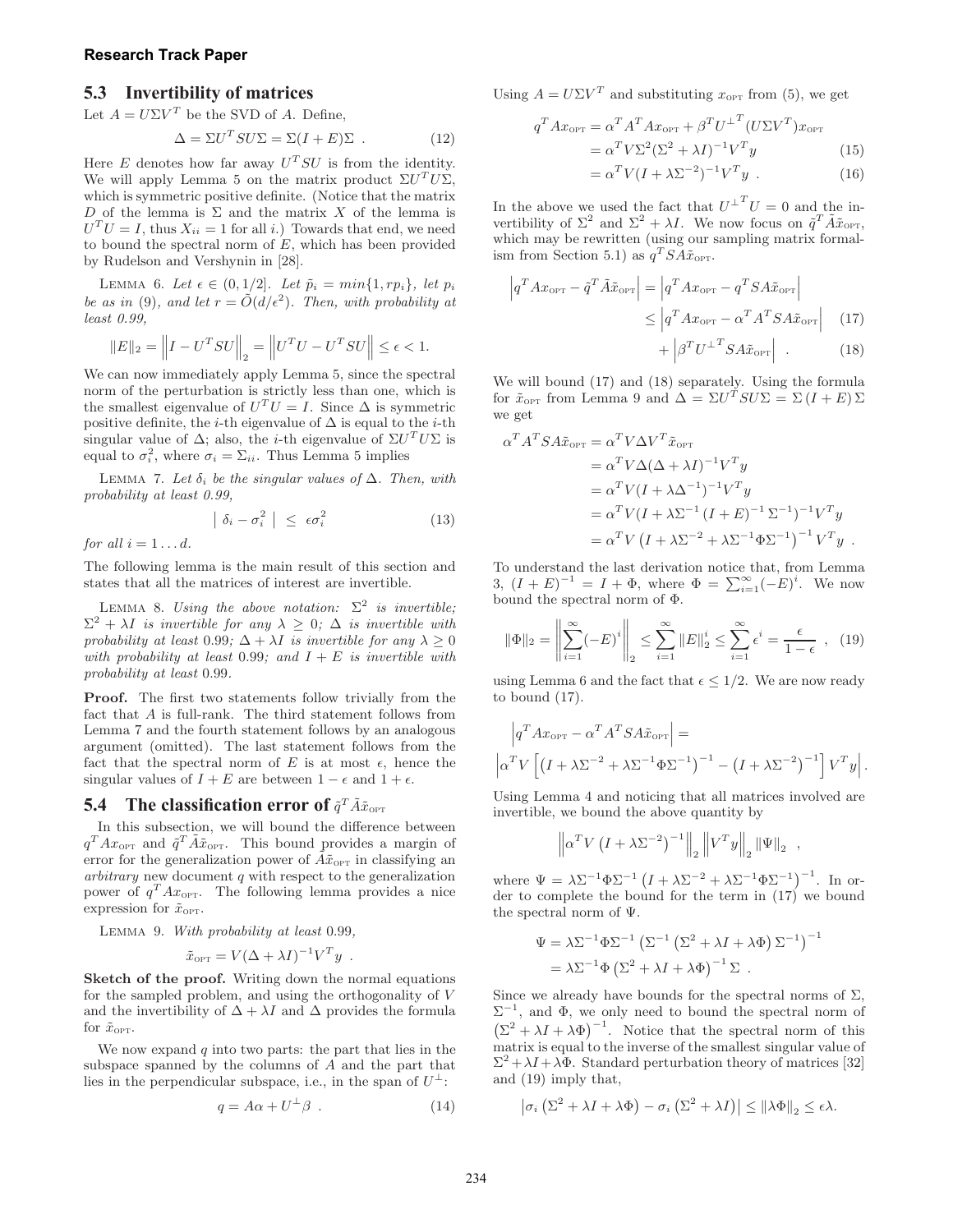Here  $\sigma_i(X)$  denotes the i<sup>th</sup> singular value of the matrix X. Since  $\sigma_i(\Sigma^2 + \lambda I) = \sigma_i^2 + \lambda$ , where  $\sigma_i$  are the singular values of A,

$$
\sigma_i^2 + (1 - \epsilon)\lambda \le \sigma_i \left( \Sigma^2 + \lambda I + \lambda \Phi \right) \le \sigma_i^2 + (1 + \epsilon)\lambda.
$$

Thus,

$$
\left\| \left( \Sigma^2 + \lambda I + \lambda \Phi \right)^{-1} \right\| = 1/\sigma_{\min} \left( \Sigma^2 + \lambda I + \lambda \Phi \right)
$$
  
\$\leq 1/ \left( \sigma\_{\min}^2 + (1 - \epsilon)\lambda \right)\$.

Here we let  $\sigma_{\min}$  be the smallest singular value of A, and  $\sigma_{\text{max}}$  be the largest singular value of A. Combining all the above and using the fact that  $||\Sigma||_2 ||\Sigma||_2^{-1} = \sigma_{\max}/\sigma_{\min} \le$  $\kappa_A$  (the condition number of A), we bound (17):

$$
\left| q^T A x_{\text{OPT}} - \alpha^T A^T S A \tilde{x}_{\text{OPT}} \right|
$$
  

$$
\leq \frac{\epsilon \lambda \kappa_A}{\sigma_{\min}^2 + (1 - \epsilon) \lambda} \left\| \alpha^T V \left( I + \lambda \Sigma^{-2} \right)^{-1} \right\|_2 \left\| V^T y \right\|_2. \tag{20}
$$

We now proceed to bound the term in (18).

$$
\begin{aligned}\n\left|\beta^T U^{\perp T} SU \Sigma (\Delta + \lambda I)^{-1} V^T y\right| \\
&\leq \left\|q^T U^{\perp} U^{\perp T} SU\right\|_2 \left\| \Sigma (\Delta + \lambda I)^{-1} \right\|_2 \left\|V^T y\right\|_2 \\
&\leq \epsilon \left\|U^{\perp} U^{\perp T} q\right\|_2 \left\|V^T y\right\|_2 \left\| \Sigma (\Delta + \lambda I)^{-1} \right\|_2 \\
&\leq \epsilon \left\|\beta\right\|_2 \left\|y\right\|_2 \left\| \Sigma (\Delta + \lambda I)^{-1} \right\|_2 ,\n\end{aligned}
$$

where the first inequality follows from  $\beta = U^{\perp T} q$ ; and the second inequality follows from the lemma below (whose proof is omitted—it is similar to Lemma 4.3 from [11]).

LEMMA 10. Let  $\epsilon \in (0, 1/2]$ . Given our notation, and our choices for  $\tilde{p}_i$ ,  $p_i$ , and r, with probability at least 0.99,

$$
\left\| \boldsymbol{q}^T \boldsymbol{U}^\perp \boldsymbol{U}^{\perp T} \boldsymbol{S} \boldsymbol{U} \right\|_2 \leq \epsilon \left\| \boldsymbol{U}^\perp \boldsymbol{U}^{\perp T} \boldsymbol{q} \right\|_2
$$

.

To conclude the proof, we will bound the spectral norm of

$$
\Sigma (\Delta + \lambda I)^{-1} = \left(\Sigma^{-1} \Delta \Sigma + \lambda \Sigma^{-2}\right)^{-1} \Sigma^{-1}
$$

$$
= \left(I + \lambda \Sigma^{-2} + E\right)^{-1} \Sigma^{-1}.
$$

It is now enough to get a lower bound for the smallest singular value of  $I + \lambda \Sigma^{-2} + E$ . We will compare the singular values of this matrix to the singular values of  $I + \lambda \Sigma^{-2}$ . From standard perturbation theory,

$$
(1 - \epsilon) + \frac{\lambda}{\sigma_i^2} \leq \sigma_i \left( I + \lambda \Sigma^{-2} + E \right) \leq (1 + \epsilon) + \frac{\lambda}{\sigma_i^2} ,
$$

and hence using  $\sigma_{\text{max}}/\sigma_{\text{min}} = \kappa_A$ ,

$$
\left\| \left(I + \lambda \Sigma^{-2} + E\right)^{-1} \Sigma^{-1} \right\|_2 \leq \frac{\sigma_{\max}^2}{\left((1 - \epsilon)\sigma_{\max}^2 + \lambda\right)\sigma_{\min}} \\
= \frac{\kappa_A \sigma_{\max}}{(1 - \epsilon)\sigma_{\max}^2 + \lambda} \\
\leq \frac{2\kappa_A}{\sigma_{\max}}.
$$

In the above we used the fact that  $\epsilon \leq 1/2$ , which implies that  $(1 - \epsilon) + \lambda/\sigma_{\text{max}}^2 \ge 1/2$ . Combining the above, we get a bound for (18).

$$
\left| \beta^T U^{\perp T} S U \Sigma (\Delta + \lambda I)^{-1} V^T y \right| \le \frac{2 \epsilon \kappa_A}{\sigma_{\text{max}}} \left\| \beta \right\|_2 \left\| y \right\|_2. \tag{21}
$$

In order to prove Theorem 1 for the case  $\lambda = 0$ , notice that equation (20) becomes zero. For the case  $\lambda > 0$ , notice that the denominator  $\sigma_{\min}^2 + (1 - \epsilon)\lambda$  in (20) is always larger than  $(1 - \epsilon)\lambda$ , and thus we can upper bound the prefactor in (20) by  $2\epsilon \kappa_A$  (since  $\epsilon \leq 1/2$ ). Additionally, using  $||\alpha^T V||_2 =$  $\|\alpha\|_2$  (since V is a full-rank orthonormal matrix),

$$
\left\| \alpha^T V \left( I + \lambda \Sigma^{-2} \right)^{-1} \right\|_2 \leq \left\| \alpha \right\|_2 \left\| \left( I + \lambda \Sigma^{-2} \right)^{-1} \right\|_2 \leq \left\| \alpha \right\|_2.
$$

The last inequality follows from the fact that the singular values of  $I + \lambda \Sigma^{-2}$  are equal to  $1 + \lambda/\sigma_i^2$ ; thus, the spectral norm of its inverse is at most one. Combining the above with (20) and using  $||V^T y||_2 = ||y||_2$  concludes the proof of Theorem 1.

The proof of Theorem 2 follows by noticing that if  $\beta$  is allzeros the right-hand side of (21) is zero. Since  $\lambda > 0$ , we can use the aforementioned argument to bound the prefactor in (20) by  $2\epsilon\kappa_A$ , which concludes the proof.

### **6. EMPIRICAL RESULTS**

In this section, we describe our empirical evaluations on three datasets: TechTC-100 [9]; 20-Newsgroups [1,2,21]; and Reuters RCV2 [23]. We compare several sampling-based feature selection strategies to feature selection methods commonly used in Information Retrieval (IR). Our aim is to compare classification results after performing feature selection with classification results from the original problem.

#### **6.1 The Datasets**

Table 1 summarizes the structure of the three datasets. The TechTC-100 family [9,16] consists of 100 datasets, each

| Table 1: Datasets |         |       |                  |               |
|-------------------|---------|-------|------------------|---------------|
| Name              | Classes | Terms | Train            | <b>Test</b>   |
| $TechnC-100$      |         | 20K   | $100 \times 120$ | $100\times30$ |
| 20-Newsgroups     | 20      | 62k   | 15k              | 4k            |
| Reuters-rcy2      | 103     | 47k   | 2.3k             | 10k           |

having roughly 150 documents evenly spread across two classes. The categorization difficulty of these datasets, as measured in [9] (using the baseline SVM accuracy), is uniformly distributed between 0.6 and 1.0. Each dataset is stemmed, normalized according to SMART-ltc [29], and then split into four different test-train splits. The ratio of test to train documents we used is 1 : 4.

The 20-Newsgroups dataset  $[1, 2, 21]$ , which consists of postings from 20 Usenet newsgroups, is well used in the IR literature. The dataset consists of 20 classes, each corresponding to a newsgroup, containing almost an equal number of documents. We used the document vectors provided by Rennie *et al.* [1], who applied the usual stemming and  $\ell$ normalization to this dataset, and split it into ten test-train splits. We employ only the first five splits for our empirical evaluations.

The last dataset is a subset of Reuters-RCV2 [23], that contains news-feeds from Reuters. We considered only the 103 topic codes as the classes. The class structure in Reuters is hierarchical, and as a result the sizes of the classes are highly skewed, with the 21 non-leaf classes accounting for 79% of the total number of documents. We considered all 103 topics as separate classes. We use both the ltcnormalized term-document matrix and the one test-train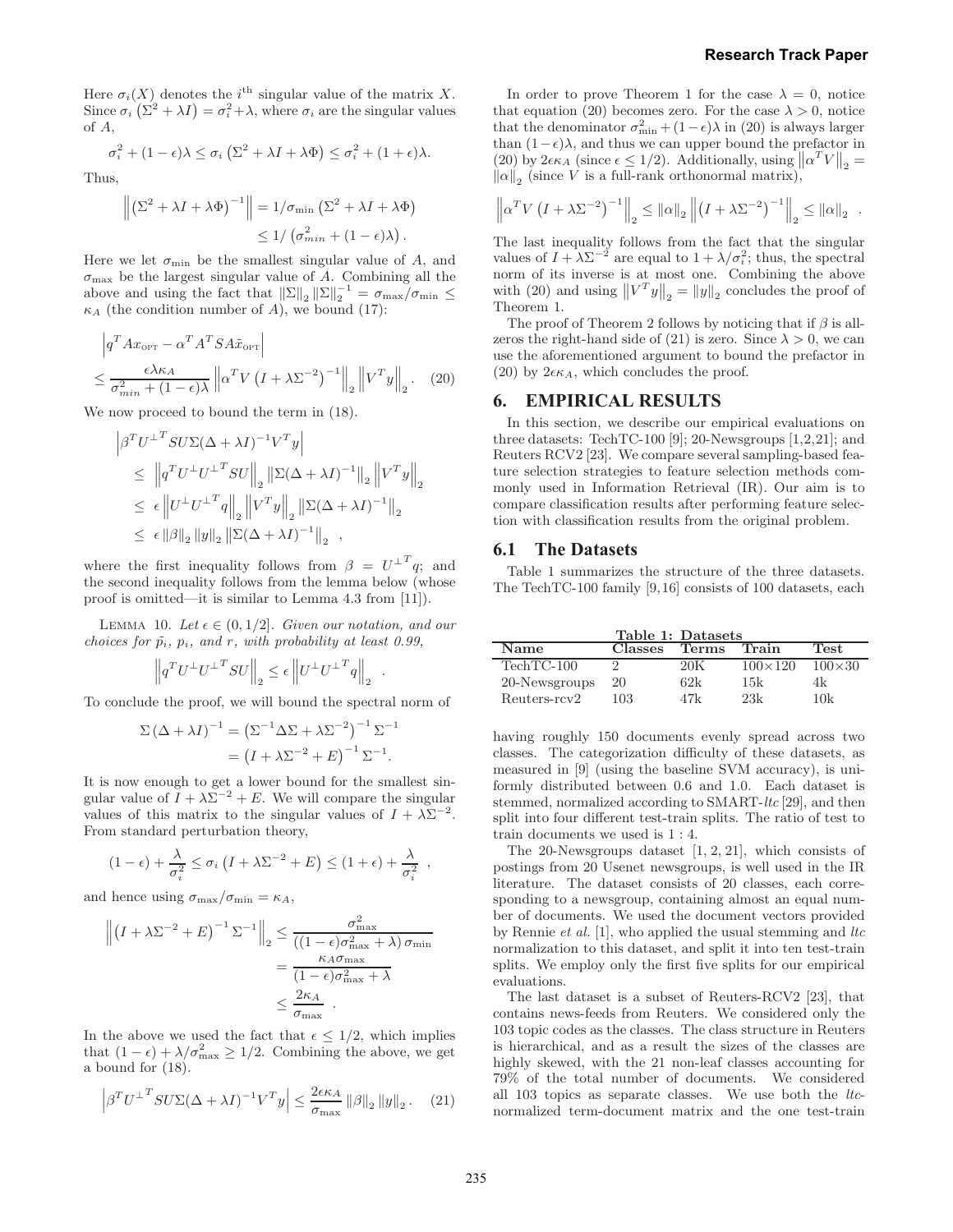#### **Research Track Paper**

split provided by Lewis *et al.* [23] for this dataset. For efficiency purposes, instead of using all 800K test documents for classification, we randomly select 10K test documents and report results on these.

Finally, for each of these datasets, we used our SRLS classifier with feature selection in a simple one-vs-all format.

#### **6.2 Feature Selection Strategies**

We investigate the following three sampling-based feature selection strategies. Since these strategies are randomized, we need only specify the probability distribution  $\{p_i\}_{i=1}^n$ that is passed to the SRLS ALGORITHM.

• Subspace Sampling (SS). The probability of choosing each feature is proportional to the length squared of the corresponding row of the matrix  $U_k$  consisting of the top  $k$ left singular vectors of A, i.e.,

$$
p_i = \|U_{k(i)}\|_2^2 / k. \tag{22}
$$

(Thus, for our empirical evaluation we generalize Equation (9) to permit  $k$  to be a parameter.)

• Weight-based Sampling (WS). The probability of choosing each feature is proportional to the length squared of the corresponding row of the matrix A, i.e.,

$$
p_i = \|A_{(i)}\|_2^2 / \|A\|_F^2.
$$
 (23)

• Uniform Sampling (US). The probability of choosing each feature is equal, i.e.,  $p_i = 1/n$ , for all  $i = 1, \ldots, n$ .

We compare the performance of these three strategies with that of the following two deterministic feature selection methods that are well-known in the IR literature.

• Document Frequency (DF). The document frequency of a term is the number of training documents in which it appears.

• Information Gain (IG). The IG feature selection method is based on a notion of the amount of information the presence or absence of a particular term contains about the class of the document [39]. It is measured as follows:

$$
IG(t) = \sum_{c \in \{c_k, \bar{c_k}\}} \sum_{t \in \{t_i, \bar{t}_i\}} P(t, c) \cdot \log \frac{P(t, c)}{P(t)P(c)} \tag{24}
$$

From its definition, it is clear that the IG strategy is a supervised strategy. That is, it uses the document labels in its choice of features to retain. In contrast, our sampling-based strategies, as well as the DF strategy, are unsupervised.

### **6.3 Results**

#### *6.3.1 Aggregation of Results*

We investigate precision, recall, and the micro- and macroaveraged F1 measures aggregated over all classes. We are interested in comparing the performance of the classifier on the subsampled instance to the performance on the instance with the full feature set. Thus, we mainly report relative performances of the subsampled instances to the original instance. We first describe how the aggregation of the relative performances were done, taking the 20-Newsgroups dataset as an example.

We considered five test-train splits for the 20-Newsgroups dataset. For each split,  $i = 1, \ldots, 5$ , we obtained the optimal (micro-averaged F1) performance  $\text{MIF}_{\text{max}}(i)$  of the classifier on the full feature set by varying the regularization parameter  $\lambda$ . This procedure essentially determined



Figure 2: Performance of various values of  $\lambda$  for the first split of the 20-Newsgroup dataset. The optimal Micro-averaged and Macro-averaged F1 values occur at  $\lambda = 0.4$  for this split.

both the baseline performance  $\text{MIF}_{\text{max}}(i)$  and the optimal value of the regularization parameter  $\lambda_{\text{max}}(i)$  for split *i*. Figure 2 plots the micro- and macro-averaged F1, average precision and average recall as a function of  $\lambda$  for one of the splits and shows the choice of the optimal value  $\lambda_{\text{max}}$ for this split. Next, for each of the randomized sampling strategies; subspace, weighted, and uniform, and for each expected sample size  $r$ , we collected the aggregated performances over five different samples in  $\text{MIF}_s(i, r)$ ,  $\text{MIF}_w(i, r)$ and  $\text{MIF}_u(i, r)$ , respectively. For the deterministic feature selection strategies of IG and DF, the performance values  $\text{MIF}_{ig}(i, r)$  and  $\text{MIF}_{df}(i, r)$  were obtained using one run for each sample size, as the sample size  $r$  is the actual number of features chosen. We then computed the relative performances for each feature selection strategy for this split; e.g., RelMIF<sub>s</sub> $(i, r) = \text{MIF}_s(i, r)/\text{MIF}_{\text{max}}(i)$ . The relative performance  $\text{ReIMIF}(r)$  curves for each strategy were then obtained by averaging over all the splits. We followed the same strategy of averaging the relative performance RelMIF for the TechTC family, using four test-train splits for each dataset. For ease of exposition, we also average the RelMIF curves across the 100 different datasets. For the Reuters dataset, we used only one test-train split (that of Lewis et al. [23]).

#### *6.3.2 Results for TechTC-100*

For the TechTC-100 family, Figures  $3(a)$ ,  $3(b)$  and  $3(c)$ demonstrate the performances of the various feature selection strategies. As mentioned earlier, we aggregated the RelMIF and the relative precision and recall values over all 100 of the datasets in the family. Figure 3(a) presents the RelMIF performance of all the feature selection strategies. All the selection strategies except document frequency (DF) and uniform sampling (US) achieve 85% of the original (involving no sampling) micro-averaged F1 performance with only 500 out of the (roughly) 20K original features. In general, the subspace sampling (SS) and information gain (IG) strategies perform best, followed closely by weighted sampling (WS). For very aggressive feature selection (choosing less than 0.1% of the original features), SS based on  $k = 10$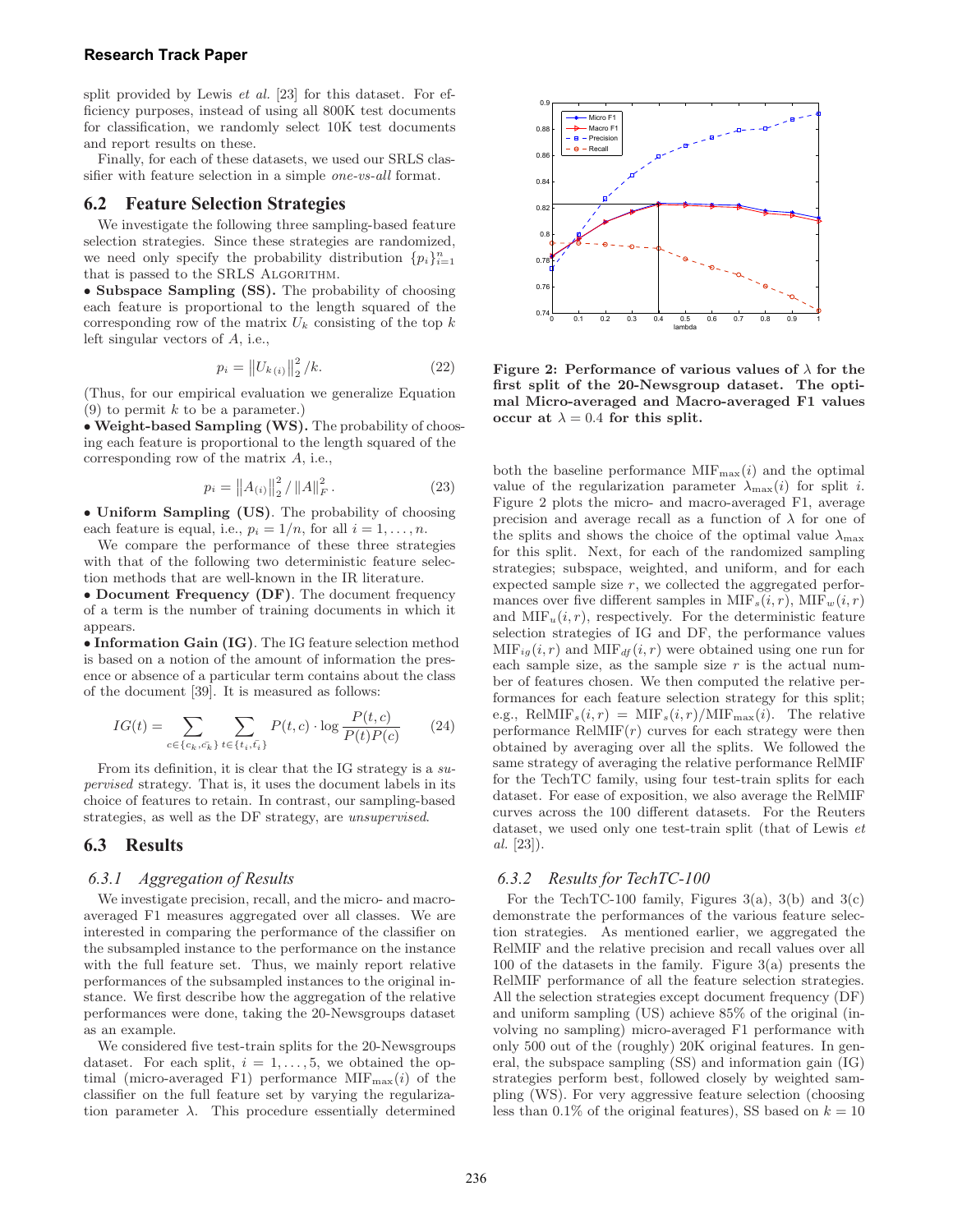

Figure 3: Performance of various sampling methods on the TechTC-100 dataset.

singular vectors actually dominates both IG and the fullrank SS  $(k = \text{rank}(A))$ . Figures 3(b) and 3(c) present the precision and recall ratios averaged over all 100 datasets. The precision plot closely follows the micro-averaged performance. The recall performance is very different, with DF scoring much higher than all the other strategies.

In order to understand better the behavior of SS, e.g., why it does relatively well at very aggressive levels of feature selection and why other methods perform similar to it at less aggressive levels, we considered its behavior in more detail. Figure 4(a) demonstrates the variability of the IG and SS strategies across the 100 datasets of the TechTC family. We set the expected sample size parameter  $r$  to 1000, and sorted the 100 datasets according to the RelMIF performance of the IG strategy. The two curves show the performance of the IG and the SS strategies according to this ordering. The performance of the SS strategy seems uncorrelated with the performance of the IG-based feature selection. Also, the relative performance of the IG strategy varies from 0.6 to 1.1 whereas that of SS varies only from 0.8 to 1. The two horizontal lines represent the aggregated performances for the two methods over all the 100 datasets, and they correspond to the points plotted on Figure 3(a) at  $r = 1000$ . The aggregated performance of the SS method is marginally better than that of IG at this sample size. Since roughly half of the datasets have worse IG perfomance than the average, it follows from the figure that on roughly half of these 100 datasets, SS performs better than IG.

We also investigate the effect of the choice of the number of singular vectors  $k$  used by SS. Figure 4(b) plots the relative micro-averaged F1 of SS for various values of k. At aggressive levels of feature selection, smaller values of  $k$  give a better performance whereas for higher number of features, choosing  $k$  to be equal to the rank of the training matrix  $A$ seems to be the optimal strategy. As expected, using all the singular vectors (i.e.  $k$  equals the rank of the training matrix) and using the top singular vectors that capture 90% of the Frobenius norm behave similarly.

The performance plots in Figure 3(a) show that both of the weight-based strategies WS and DF perform similarly to SS when k is chosen to be close to the rank of the matrix A. Insight into why this may be the case can be obtained by examining the distance between the probability distributions as a function of  $k$ . Given two probability distributions  $\bar{p} = \{p_1 \dots p_n\}$  and  $\bar{q} = \{q_1, \dots, q_n\}$ , a useful notion of distance between them is the Hellinger distance  $H(\bar{p}, \bar{q})$ :

$$
H(\bar{p}, \bar{q}) = \sqrt{\sum_{i=1}^{n} (\sqrt{p_i} - \sqrt{q_i})^2}.
$$

Figure 4(c) plots the Hellinger distance between the probability distribution of the WS (weighted sampling) strategy and the probability distribution of SS for various  $k$ , ranging from 1 to 100. In terms of Hellinger distance, WS is closer to SS for higher values of  $k$ . Thus, for less aggressive levels of feature selection, i.e., when the optimal strategy is to choose  $k$  to be as close to the rank of  $A$  as possible, the weight-based selection methods (WS, which has a similar flavor to DF) can serve as an efficient substitute for the SS strategy. This observation is in fact corroborated by the performance plots in Figure 4(c).

### *6.3.3 Results for 20-Newsgroups*

Figure 5(a) plots the relative micro-averaged F1 performances RelMIF against the expected number of features chosen by each selection strategy for the 20-Newsgroups dataset.

For the SS strategy, we employed either  $k = 1500$  singular vectors, which captures 35% of the total Frobenius norm, or  $k = 100$ , which captures 15%. Both the SS (for  $k = 1500$ ) and IG strategies achieve about 90% of the micro-averaged F1 performance of the full feature-set with roughly 5K of the total 60K features. However, the classification performance of this dataset seems to degrade rapidly at aggressive levels of sampling. The IG-based strategy dominates the performance, being particulary better than the others at the aggressive levels. We see the same effect of SS with  $k = 100$  being better among all unsupervised methods for aggressive selection. For this dataset, though, the effect is much less pronounced than it is for TechTC. In general, SS with  $k = 1500$  strategy outperforms the other unsupervised feature selection strategies; however, it is only marginally better than the WS and DF methods. As expected, uniformly random feature selection falls far behind rest.

The relative precision and recall plots (not presented) show that the precision does not increase after selecting ca. 3000 features, while the recall steadily increases with increase in the number of selected features. This is presumably because although the terms chosen at this point are discriminative amongst the classes, there are documents in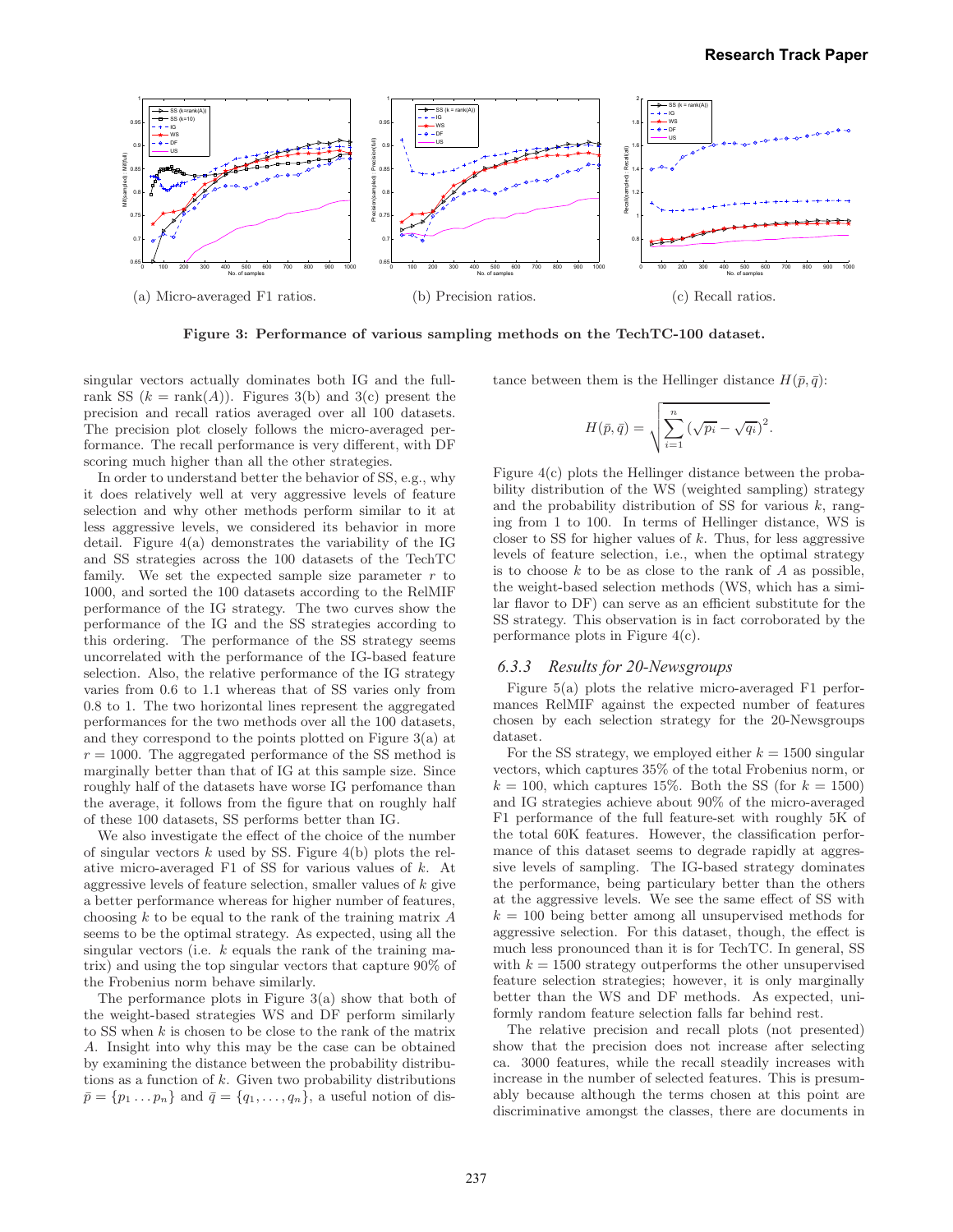

(a) MIF performances of IG and SS on (b) MIF performance of SS on TechTC the TechTC dataset sorted by IG's per-based on k singular vectors. formance. Horizontal lines are the average performances. (c) Hellinger distance between the probability scores of WS and SS using  $\bar{k}$  singular vectors.

Figure 4: Performance analysis for the TechTC-100 dataset.

the test set that do not contain these terms and thus affect the average recall performance.

#### *6.3.4 Results for Reuters*

Lastly, Figures  $5(b)$  and  $5(c)$  summarize the performance on the Reuters dataset. For SS strategy, we use either  $k = 1500$ , capturing 30% of the Frobenius norm, or  $k = 100$ capturing only 12%. Under feature selection, the performance of this dataset actually improves marginally over the full set of features. Since the Reuters dataset has a wide skew in the sizes of different classes, we present the relative performance both for the micro-averaged and the macroaveraged F1 measures. As with 20-Newsgroups, the IGbased feature selection strategy performs marginally better than the others. In fact, for this dataset, the DF selection strategy also slightly outperforms the subspace-based methods.

### **7. CONCLUSIONS**

Several directions present themselves for future work. First, we expect that our analysis is not tight in that we have permitted ourselves to sample enough such that  $\Delta$  has an inverse. One might expect that we only need to sample enough to "capture" the part of the space that is not "cut off" by the regularization parameter  $\lambda$ , and a more refined analysis might demonstrate this. Second, we have based our analysis on recent work in the theory of algorithms for approximating the  $\ell_2$  regression problem [11], but similar methods also apply to the  $\ell_p$  regression problem, for all  $p \in [1,\infty)$  [8]. One might expect that by considering  $p = 1$  we can apply our methods to the SVMs, which would be of interest due to the ubiquity of SVM-based classifiers in large-scale text analysis. For example, although we use matrix perturbation theory [32] to establish the robustness of certain subspaces to the feature selection process, if one can show that the relevant convex sets are similarly robust then our methodology should apply to SVM classification.

#### **8. ACKNOWLEDGMENTS**

We would like to thank Christos Faloutsos for helpful discussions during the initial stages of this project and Evgeniy Gabrilovich for pointing us to [9, 16].

## **9. REFERENCES**<br>[1] 20 Newsgroups Datase

- [1] 20 Newsgroups Dataset. J. Rennie. http://people.csail.mit.edu/jrennie/20Newsgroups/.
- [2] 20 Newsgroups Dataset. UCI KDD Archive. http://kdd.ics.uci.edu/databases/20newsgroups/20newsgroups.html. [3] D.K. Agarwal. Shrinkage estimator generalizations of
- proximal support vector machines. In Proceedings of the 8th Annual ACM SIGKDD Conference, pages 173–182, 2002.
- [4] A.L. Blum and P. Langley. Selection of relevant features and examples in machine learning. Artificial Intelligence, 97:245–271, 1997.
- [5] A.L. Blum and R.L. Rivest. Training a 3-node neural network is NP-complete. Neural Networks, 5:117–127, 1992.
- [6] M. Charikar, V. Guruswami, R. Kumar, S. Rajagopalan, and A. Sahai. Combinatorial feature selection problems. In Proceedings of the 41st Annual IEEE Symposium on Foundations of Computer Science, pages 631–642, 2000.
- [7] A. Das and D. Kempe. Algorithms for subset selection in linear regression. Manuscript.
- [8] A. Dasgupta, P. Drineas, B. Harb, R. Kumar, and M. W. Mahoney. Sampling algorithms and coresets for  $\ell_p$ regression. In Manuscript submitted for publication.
- [9] D. Davidov, E. Gabrilovich, and S. Markovitch. Parameterized generation of labeled datasets for text categorization based on a hierarchical directory. In Proceedings of the 27th Annual International ACM SIGIR Conference, pages 250–257, 2004.
- [10] J. Demmel and K. Veselić. Jacobi's method is more accurate than QR. SIAM Journal on Matrix Analysis and Applications, 13:1204–1245, 1992.
- [11] P. Drineas, M.W. Mahoney, and S. Muthukrishnan. Sampling algorithms for  $\ell_2$  regression and applications. In Proceedings of the 17th Annual ACM-SIAM Symposium on Discrete Algorithms, pages 1127–1136, 2006.
- [12] T. Evgeniou, M. Pontil, and T. Poggio. Regularization networks and support vector machines. Advances in Computational Mathematics, 13(1):1–50, 1999.
- [13] G. Forman. An extensive empirical study of feature selection metrics for text classification. Journal of Machine Learning Research, 3:1289–1305, 2003.
- [14] D. Fragoudis, D. Meretakis, and S. Likothanassis. Integrating feature and instance selection for text classification. In Proceedings of the 8th Annual ACM SIGKDD Conference, pages 501–506, 2002.
- [15] G. Fung and O.L. Mangasarian. Proximal support vector machine classifiers. In Proceedings of the 7th Annual ACM SIGKDD Conference, pages 77–86, 2001.
- [16] E. Gabrilovich and S. Markovitch. Text categorization with many redundant features: using aggressive feature selection